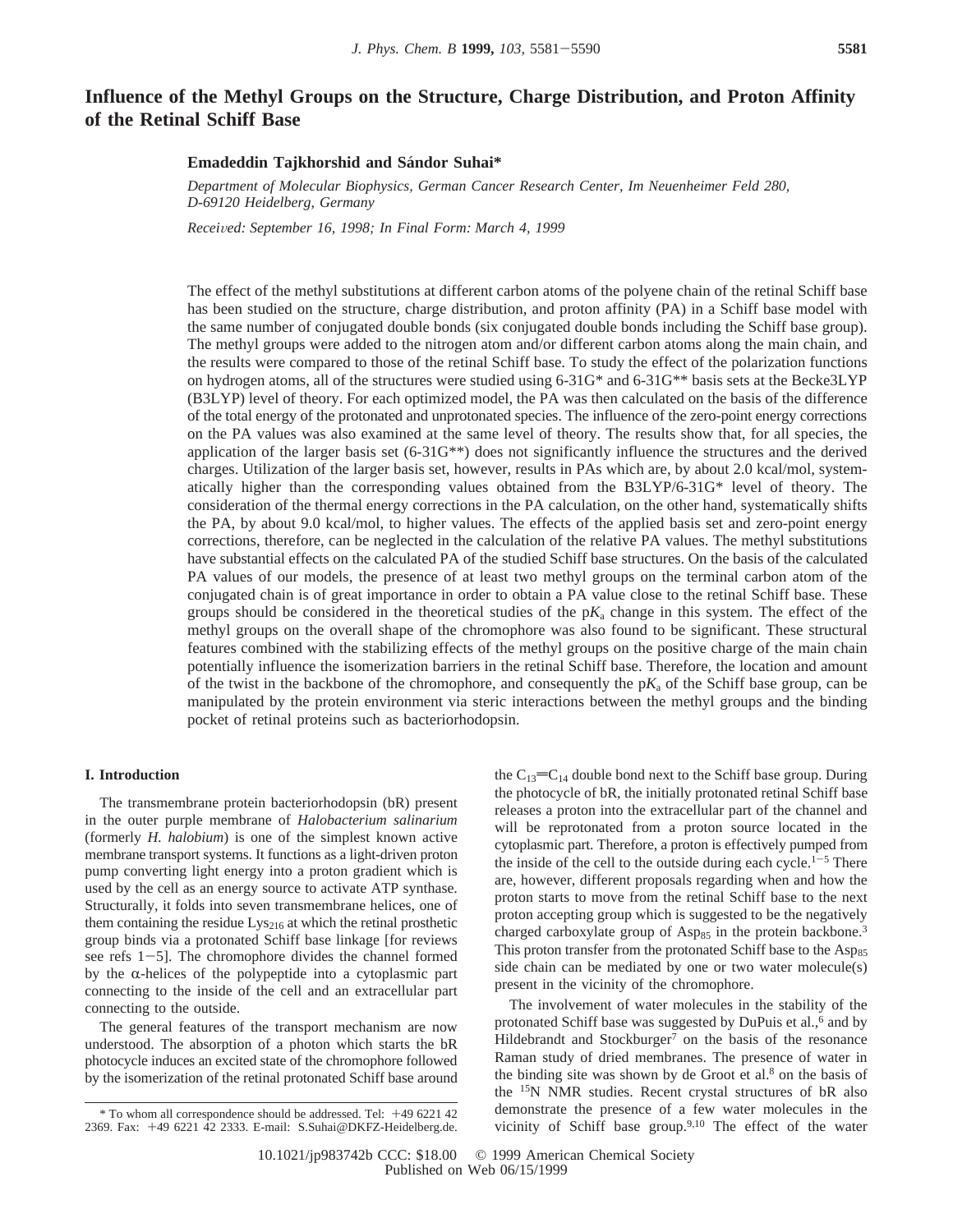molecules on the  $pK_a$  of the Schiff base group is demonstrated by  $pK_a$  measurement of a series of retinal Schiff base analogues.11 The possible positions of hydrogen bonded water molecules around the Schiff base group have been theoretically examined.12,13

The proton transport mechanism in bR is based on the sequential changes in the  $pK_a$  values of the retinal Schiff base and vectorially arranged protonatable groups in the protein. The p*K*<sup>a</sup> change of respective groups in the proton channel, especially the  $pK_a$  of the retinal Schiff base, plays a crucial role in the proton-transfer reaction. There are several possible reasons explaining why the  $pK_a$  of the Schiff base would be lowered at the beginning of the deprotonation step. Among these are the disruption of the  $\pi$ -system of the retinal Schiff base chain during the trans-to-cis isomerization, which decreases the electron density on the nitrogen atom of the Schiff base group,  $14,15$  and the conformational changes which modify the electrostatic environment of the retinal Schiff base<sup>16-20</sup> or change the orientation of the hydrogen bonded groups.21,22

The decrease in the  $pK_a$  of the retinal Schiff base is the first step which may induce the proton transfer. It should be mentioned, however, that the  $pK_a$  of the retinal Schiff base will be significantly increased in the protein environment as compared with its isolated form. It is known from experimental data that the  $pK_a$  of the protonated retinal Schiff base in methanol/ water (1:1) solution is about  $7.2^{23,24}$  while the p $K_a$  of the chromophore in bR is shifted to 13.3.<sup>25,26</sup> The protein environment seems to have a very strong effect on the  $pK_a$  of the retinal Schiff base. With regard to this, the presence of the negatively charged side chains of Asp $_{85}$  and Asp $_{212}$  in the vicinity of the protonated Schiff base is proposed to have the main influence on the electronic structure and charge distribution of the retinal Schiff base in the bR protein environment.<sup>27</sup>

The dynamics of the excited state of the retinal in bR and the effect of the protein environment on the rate of its photoisomerization have been experimentally investigated.<sup>28-31</sup> The dynamics of the all-trans and the 13-cis conformers of the retinal protonated Schiff base has also been studied recently in different solvents by means of picosecond transient spectroscopy.32 Ab initio molecular dynamics calculations on the *all* $trans-$  and the  $11-cis-$  retinal structures<sup>33</sup> have been recently reported, and hybrid QM/MM dynamics simulations have been performed in order to understand the photoisomerization process of bR.34 The dynamic behavior of the retinal Schiff base at different stages of the bR photocycle has been theoretically studied using classical force fields $35-41$  or combined classical and quantum chemical approaches where ab initio calculations have been applied to calculate the electronic characteristics of the retinal Schiff base structures obtained from a classical molecular dynamics simulation of bR.42 The excited-state potential surface of the isomerization, which was studied using semiempirical calculations<sup>34,43,44</sup> has been recently investigated by the application of high level quantum chemical calculations in the study of the photoisomerization dynamics of retinal Schiff base models.45-<sup>47</sup>

Because of the relatively large size of the chromophore, however, it is computationally prohibitive, especially at higher levels of theory, to include the whole retinal molecule in the calculations. For this reason, smaller Schiff base analogues are widely used to model the retinal Schiff base. There is a wide range of model Schiff base structures in the literature. These models have been applied in theoretical and/or experimental studies to investigate the structural and electronic properties of the retinal Schiff base. These models are different from each

other with respect to the number of the double bonds conjugated to the Schiff base group  $(C=N)$  and/or with consideration of the methyl substitutions on the main polyene chain, as well as the inclusion of the  $\beta$ -ionone ring into the model.

In this laboratory, we have started investigating different structural aspects of the retinal Schiff base chromophore and their roles in the biological activities of the machinery. In our previous report<sup>48</sup> we compared different model Schiff bases with different lengths of the polyene chain. In other words, we studied the effect of the number of the double bonds conjugated to the Schiff base on the electronic configuration of the molecule which, in turn, determines the structure, bond alternation, and proton affinity (PA) of the system. The results of that study<sup>48</sup> clearly confirmed that the approximation of the retinal Schiff base, especially in the protonated form, by shorter polyene models can adversely effect the calculated bond alternation and PA of the molecule. The calculated bond alternation and PA of the molecule influence the conclusions about the rotational barrier<sup>49</sup> and  $pK_a$  of the model, respectively. In the same study, we also compared the calculated PA for the planar all-trans conformation of the unsubstituted Schiff base model with six conjugated double bonds (PSB6), the trimethyl-substituted derivative of PSB6 and the complete retinal Schiff base. The comparison of the PA calculated for an unsubstituted conjugated Schiff base with six double bonds (PSB6) and the trimethyl derivative of PSB6 with *N*-methyl-retinal Schiff base show that the PA could be significantly influenced after introduction of the substituents into the main chain of the polyene structure.<sup>48</sup> As compared to the effect of the length of the polyene chain, however, the effect of the methyl groups was found to be less significant with respect to the PA of the molecule.

The stabilizing effect of alkyl substitutions on the positive charge in carbocations is well-known in organic chemistry. On the basis of a Mulliken population analysis, the stabilization effect of the methyl groups on the positive charge located on the substituted carbon atom of the main polyene chain has also been reported for a number of conjugated model Schiff bases,<sup>27</sup> as well as for the retinal Schiff base.<sup>50</sup> This stabilization effect lends higher weights for a number of mesomeric structures which are proposed for the protonated species of the conjugated Schiff base structures.<sup>50</sup>

In one of our recent works,<sup>27</sup> using a methylated model Schiff base for the retinal Schiff base, we also noticed that the positive charge of the protonated species, stabilized by the delocalized *π*-electronic system of the polyene, could be substantially further stabilized by the methyl substitution.

Furthermore, the opposite effect of methyl groups on the stability of the planar and 90°-rotated transition structures obtained during the isomerization of different bonds in the retinal Schiff base should also be considered, which significantly affects the isomerization barriers especially for the protonated species.<sup>51</sup> On the basis of these observations, we decided to study the effect of the methyl substitutions at different positions of the main chain of the polyene on different structural and electronic properties of the retinal Schiff base. For this reason, the structure, charge distribution, and PA values were calculated for a series of differently substituted model Schiff bases including the complete structure of the retinal Schiff base. In this way, we provide more information about the applicability of different models for addressing different questions about the chromophore.

We applied density functional theory (DFT) to calculate the geometries and therochemical properties of the Schiff base models and to study the effect of the different positions and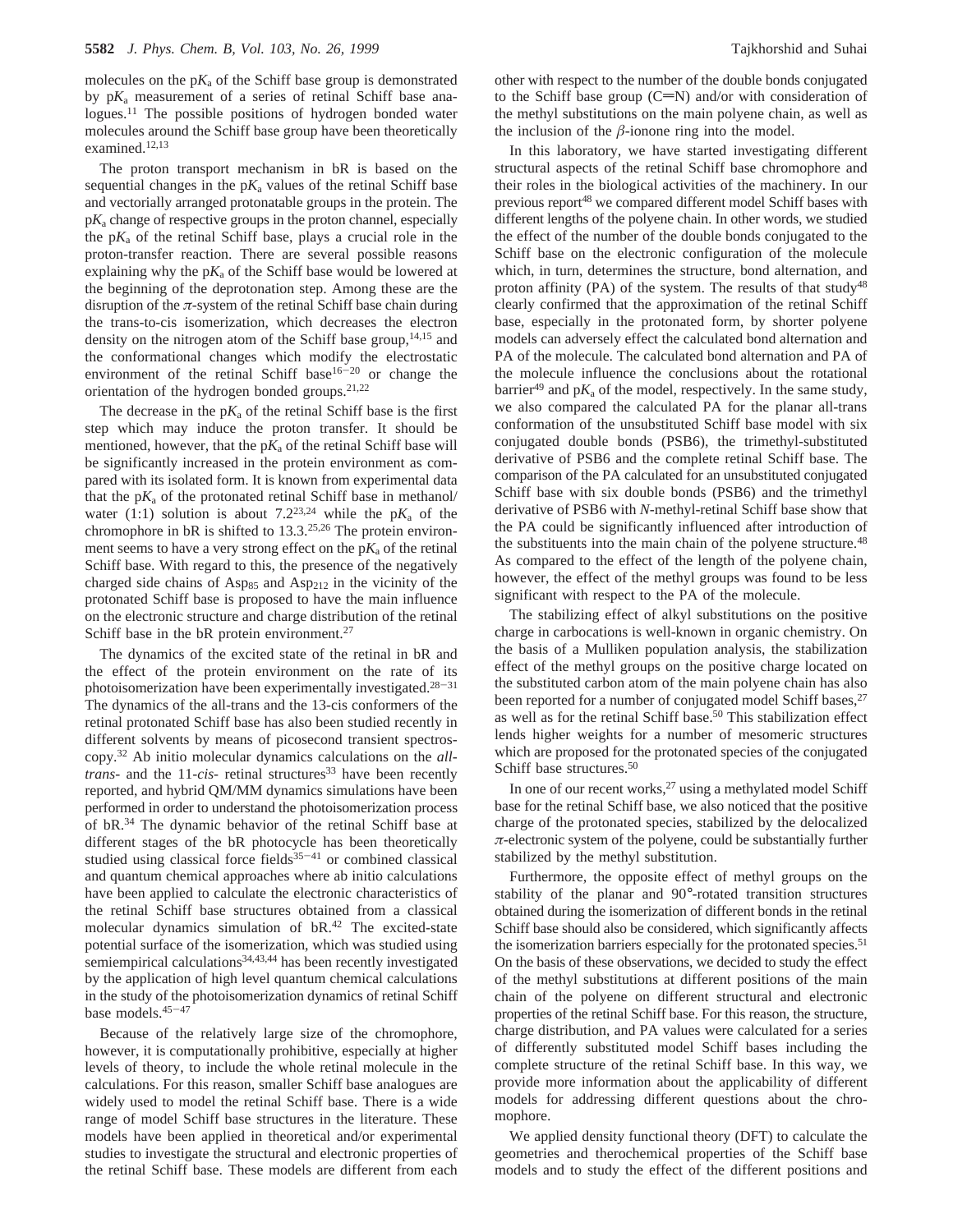numbers of the methyl groups substituted on the main chain, as compared to the retinal Schiff base. As will be discussed later in the present article, DFT calculations have been reported to overestimate the extent of the electronic delocalization in the polarized polyenes. Therefore, the application of the DFT techniques results in the prediction of shorter single bonds and longer double bonds for the polyene Schiff base models. This point has to be kept in mind whenever the absolute values for the bond distances and the PA values are to be considered.

To study the effect of the basis set, the calculations have been performed at two levels, namely B3LYP/6-31G\* and B3LYP/ 6-31G\*\*. For both basis sets, geometries have been fully optimized and the second derivative calculations have been performed. Because of the cost of the computations, especially for the calculation of the second derivatives using the larger basis set, the results of the present study also provide benchmarks for the thermochemical properties of these large molecules. This information may also be used as a measure for the accuracy of the results obtained using more approximated methods. The zero-point energies calculated for each species can be obtained from the tables presented in this paper. Further details are available on request.

#### **2. Computational Details**

For the computer graphics and the initial construction of the molecular models we used the InsightII software<sup>52</sup> running on a Silicon Graphics Indigo2 workstation. The model Schiff bases were considered as unprotonated and protonated species, respectively. All ab initio calculations were performed with the GAUSSIAN 94 [53] implementation of DFT on an IBM SP2 cluster. Gradient optimization techniques were employed to optimize the geometries of the molecules at the DFT level, using 6-31G\* and 6-31G\*\* basis sets, respectively. The hybrid Becke3LYP (B3LYP) method was used for the DFT calcula $tions.<sup>54,55</sup>$ 

Geometry optimizations were performed without any geometric restrictions using the default GAUSSIAN 94 convergence criteria. All of the stationary points were confirmed to be the minimum by the calculation of the analytical second derivatives. The charges were derived from a Mulliken population analysis, as implemented in the GAUSSIAN 94 program. The charge reported for each fragment of the polyene includes the charges of the main chain atom and the hydrogen(s) and/or methyl group(s) connected to it.

The gas-phase proton affinity (PA) of a compound B can be calculated as the negative standard reaction enthalpy of protonation at 298.15 K:

$$
B + H^{+} \rightarrow BH^{+}
$$
  
PA = -[ $E_{DFT}(BH^{+}) - E_{DFT}(B) + (E_{vib}(BH^{+}) - E_{vib}(B))] + 5/2 RT$ 

where  $E_{\text{DFT}}$  will be obtained from the DFT calculations,  $E_{\text{vib}}$ includes the zero point energy and temperature corrections to the vibrational enthalpy, and 5/2 *RT* includes the translational energy of the proton and the  $\Delta(PV)$  term.

DFT has been reported to be very reliable in calculating PA and in reproducing the experimental results within  $1-7$  kcal/ mol.56 The results obtained with DFT calculations show a significant improvement over the Hartree-Fock results which are off by  $1-\overline{12}$  kcal/mol.<sup>56</sup> It has also been reported that MP2 and MP4 results do not significantly improve the calculated values of PA.56 This is also evident from comparison of the



**Figure 1.** (top) Retinal Schiff base structure in the ground state of the bR photocycle and its conventional numbering scheme. (bottom) Atom and bond numbering used in the text in the case of the all-trans structure of the model Schiff base with six conjugated double bonds (PSB6).

calculated PA values of methylenimine at the MP3/6-31G\* (214.2 kcal/mol, ref 57) and B3LYP/6-31G\* (216.2 kcal/mol, ref 48) levels of theory.

## **3. Results and Discussion**

**3.1 Model Description.** The structure of the all-trans protonated retinal Schiff base which is suggested to be the starting configuration of the chromophore at the beginning of the bR photocycle and its conventional atom numbering are depicted in Figure 1. The structure of the representative model Schiff base which was used in the present study is also presented in Figure 1. The atom numbering  $(N_1$  to  $C_{12}$ ) and bond numbering (B1 to B11) for the model Schiff base structure start from the nitrogen atom and the Schiff base double bond, respectively, and continue toward the other end of the chain. From now on, this model Schiff base structure, including six conjugated double bonds, will be referred to as PSB6 and SB6, for the protonated and unprotonated species, respectively.

In a previous study,48 we demonstrated the importance of the number of the conjugated double bonds in the calculation of the PA values. Therefore, since we would like to have an appropriate model for the retinal Schiff base, in the present work we study a model Schiff base which has the same number of the conjugated double bonds (six double bonds including the Schiff base group) as the retinal Schiff base does. The effect of the methyl substitution(s) on the structure and the electronic configuration will then be considered in this model. To facilitate further discussion, the position of the methyl groups on the main chain will be mentioned using the atom numbering scheme of the model Schiff base as shown in Figure 1. For example, *N*,4,8 trimethyl-PSB6 refers to the protonated Schiff base including six conjugated double bonds and being methylated at  $N_1$ ,  $C_4$ , and  $C_8$  atoms (respectively corresponding to the  $N_{16}$ ,  $C_{13}$ , and C9 atoms in the retinal Schiff base).

All models were considered in the all-trans configuration, the Schiff base group being in the anti form. Resonance Raman spectroscopy studies<sup>58</sup> suggest that, in  $bR_{568}$  (the starting configuration of the protein in the photocycle with a maximum absorption at 568 nm), the Schiff base group has the anti  $C_{15}=N_{16}$  configuration. That is, the Lys<sub>216</sub> connects to the chromophore at the anti position of the Schiff base group  $(C_{15}=N_{16})$  and the hydrogen which is located at the syn position will play the role of the leaving proton. For this reason, the anti position of the Schiff base group  $(C=N)$  was considered for the unprotonated species as well as for the position of the methyl group in the case of *N*-methylated analogues. It has to be mentioned, however, that syn or anti consideration of the terminal group on the nitrogen atom cannot significantly change the conclusions, and the syn or anti consideration of the Schiff base group results in very slight changes (maximally 1 kcal/ mol) in the calculated PA values.<sup>48</sup>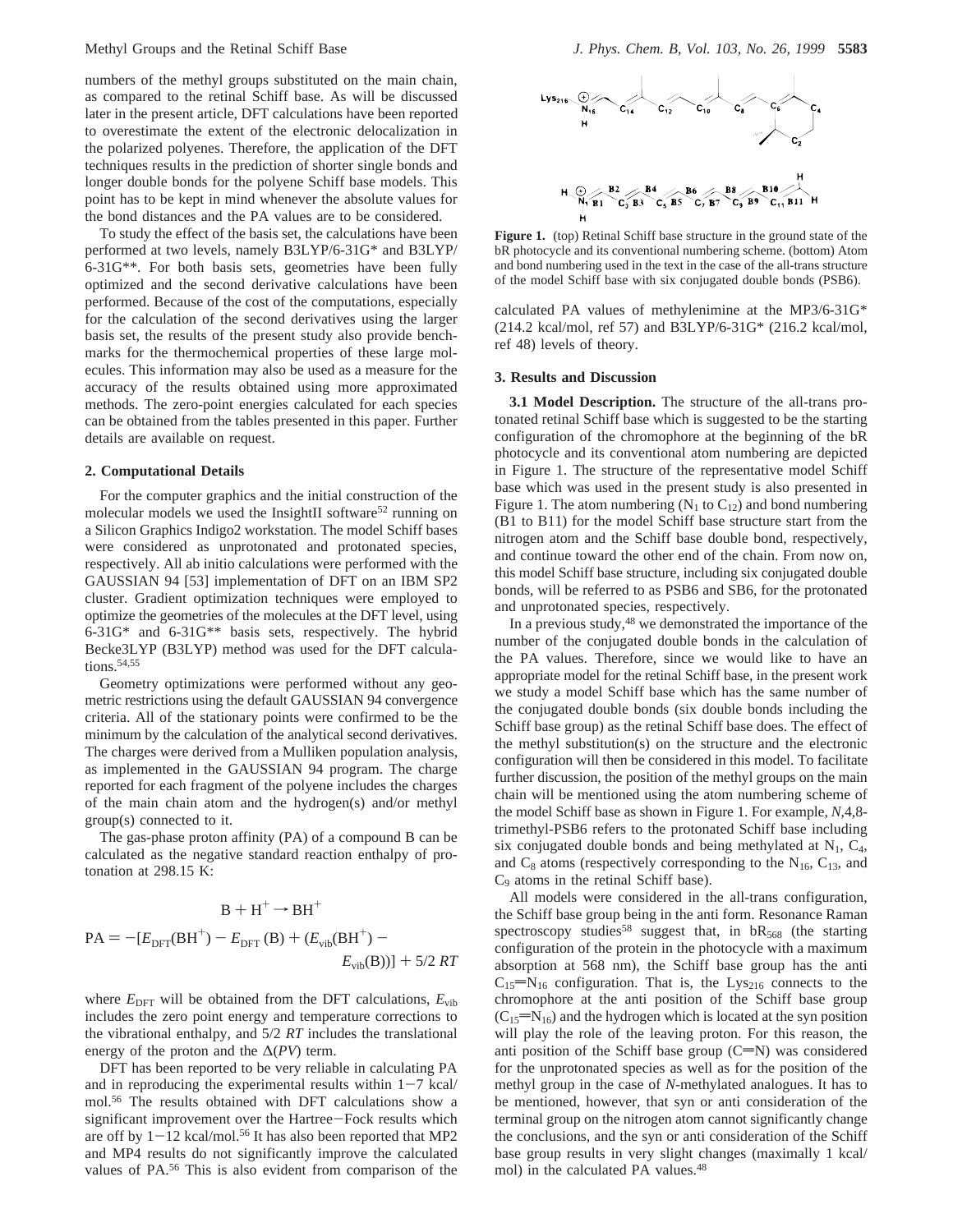Density functional theory (DFT) has been used in the calculation of the structure $48,50$  and the potential energy surface of the isomerization of different bonds for polyene structures.48,49,59,60 The applicability of DFT in the calculation of the isomerization barriers and the description of the transition states of such rotations has been reported for neutral polyene systems such as  $\beta$ -carotene analogues.<sup>59</sup> It has been reported that the results are in a good agreement with other methodologies applying higher levels of theory with respect to the description of the 90°-rotated species in the double bond rotations as well as the single bond rotations. The results from DFT spinunrestricted calculations reasonably describe the 90°-rotated structures which will be formed during the rotation of the double bonds.

DFT techniques have also been used for studying the conjugated Schiff base structures, and the ability of DFT calculations in description of the 90°-rotated species are comparable with  $CAS-SCF$  level of theory calculations.  $48,49,60$ However, it seems that when the  $\pi$ -electronic system under study is significantly polarized, DFT calculations result in an overestimated *π*-electron delocalization effect. The results from the DFT calculations on the retinal (containing a carbonyl group as the terminal group), for example, predict a smaller bond alternation for the planar structure of the molecule<sup>33</sup> as compared to the experimental values.

For the conjugated Schiff base structures, the calculations carried out using a multireference wave function predict a larger bond alternation for both neutral $^{60}$  and protonated species,  $^{46,47,60}$ as compared to the DFT results (see ref 60 for detailed comparison). The difference is more significant for the protonated species. In the B3LYP/6-31G\*-optimized structure of a conjugated Schiff base model with four double bonds, for example, the bond distances of B1 ( $N_1 = C_2$ ) and B3 ( $C_3 = C_4$ ) double bonds of the all-trans conformer are 1.323 and 1.385 Å, respectively.48 The corresponding bond lengths are 1.293 and 1.362 Å, respectively, according to the CAS-SCF calculations applying eight electrons and eight orbitals in the active space. $60$ For the single bonds, on the other hand, DFT results in shorter bond distances. The B2 ( $C_2 - C_3$ ) and B4 ( $C_4 - C_5$ ) single bonds, for example, are calculated to be 1.398 and 1.412 Å, respectively, according to the DFT results,<sup>48</sup> whereas the CAS-SCF calculations predict the values of 1.423 and 1.439 Å, respectively, for these bonds.

Because of the less delocalization effect in CAS-SCF calculations, the absolute PAs are predicted to be smaller than the corresponding values in DFT calculations. The PA of an unsubstituted Schiff base model with four conjugated double bonds calculated using CAS-SCF calculations, for example, is 238.41 kcal/mol, whereas according to the DFT results, a value of 251.53 kcal/mol is predicted for the PA of the same molecule. Although, in the present study, we are interested in the comparison of the energies and the PA values of the molecule after the addition of the methyl group(s) to the model, the differences between the DFT results and the results obtained from the application of the multireference wave functions have to be kept in mind whenever the absolute values for the PAs and bond distances are to be considered.

We have investigated several monomethylated (4-methyl, 5-methyl, 7-methyl, 8-methyl, 12-*cis*-methyl and 12-*trans*methyl) and dimethylated (4,8-dimethyl, and 12,12-dimethyl) analogues of the SB6 and PSB6. Besides, a trimethylated analogue (*N*,4,8-trimethyl), a tetramethylated analogue (4,8,12,12 tetramethyl), and a pentamethylated species (*N*,4,8,12,12 pentamethyl) as well as the *N*-methyl-retinal Schiff base were



**Figure 2.** Mesomeric structures for the protonated Schiff base model.

also studied in both protonated and unprotonated forms. The *N*-methyl-retinal Schiff base was used as a reference to which the structure and PA of the other models were compared. In this way, we explore the effect of the different model simplifications, with regard to the methyl groups, on the studied properties of the model Schiff base in order to find a proper model which can reproduce the results obtained from the study of the entire model of the retinal Schiff base. The positions of the methyl groups on the main chain were selected on the basis of the retinal Schiff base structure. Incorporation of the  $C_{12}$ carbon atom into the  $\beta$ -ionone ring of the retinal Schiff base made us examine two different, cis and trans, positions on this carbon with respect to the methyl substitutions. The methyl substitution on the nitrogen atom was also considered to study the effect of the covalent connection to the  $Lys_{216}$  residue in the protein environment. Furthermore, we also studied two other positions on the odd-numbered carbon atoms, namely,  $C_5$  and  $C_7$ , to compare the results with the models where the evennumbered atoms are substituted.

**3.2. Resonance Structures and Atomic Charges.** The mesomeric structures which can be considered for the protonated Schiff base models are schematically presented in Figure 2. In the first structure (**A** in Figure 2), the positive charge is formally carried by the nitrogen atom and the double bonds are drawn according to the convention which is generally used to describe the retinal Schiff base. Other mesomeric structures (**B**-**G**) can be obtained by shifting the  $\pi$  electrons of the Schiff base double bond  $(C=N)$  to the nitrogen atom. This leaves the positive charge to the other part of the molecule, namely, the carbon containing moiety, where, by shifting the other double bonds, the positive charge can formally be assigned to different carbon atoms in the different mesomeric structures (**B**-**G**), as depicted in Figure 2. The examination of the charges obtained for the protonated Schiff base models shows that, apart from the main resonance structure **A**, structure **B** has the largest weight among the mesomeric structures.

For the unprotonated species, similar resonance structures are shown in Figure 3. Because of the appearance of formal positive and negative charges, very small weights for the mesomeric structures **B**′-**G**′ are expected in the unprotonated species (Figure 3). In both protonated and neutral cases, however, the largest weight is predicted for the first mesomeric structure (**A** and **A**′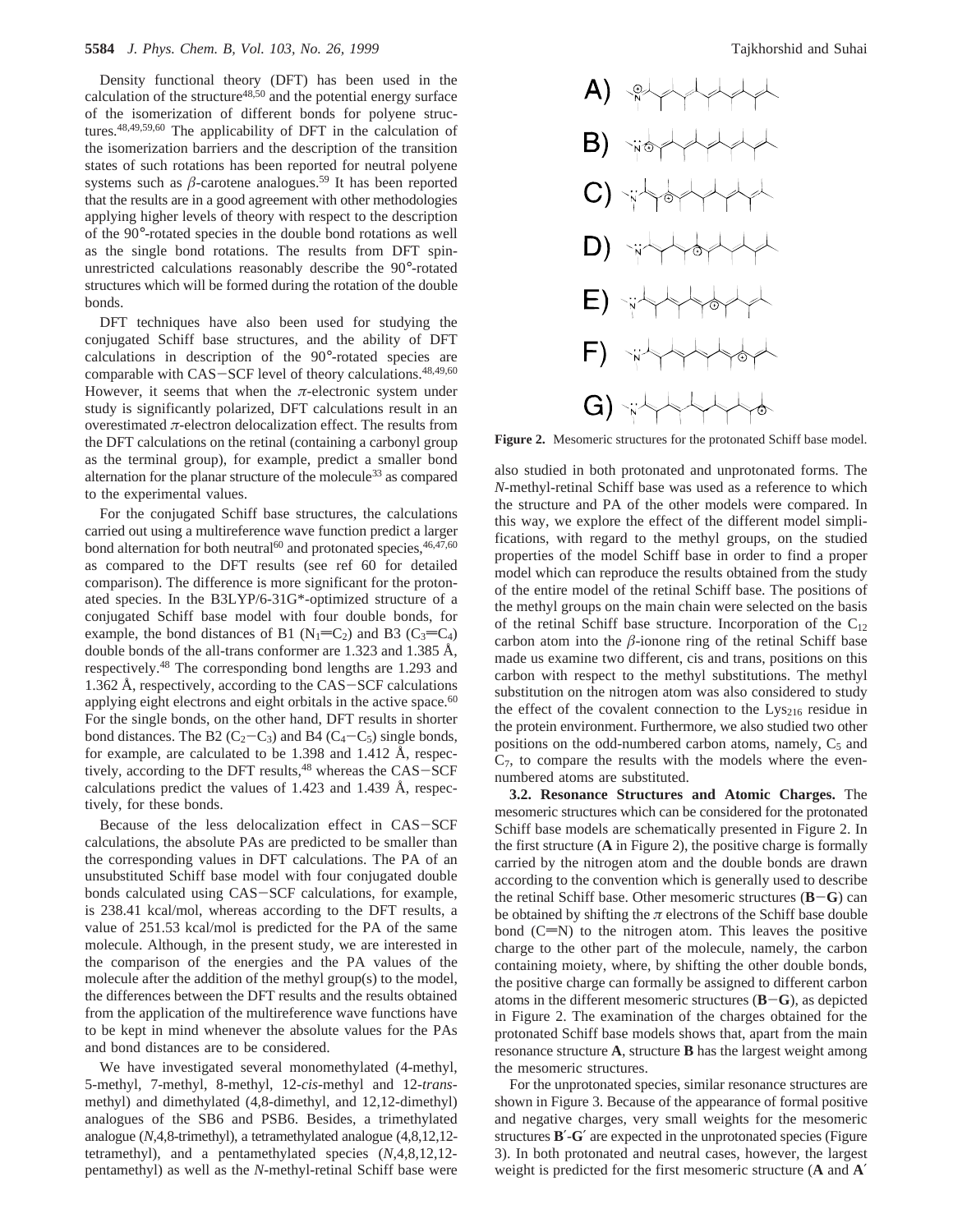

**Figure 3.** Mesomeric structures for the unprotonated Schiff base model.

for protonated and unprotonated species, respectively). According to the known larger  $\pi$ -electronic delocalization in the protonated species, the weights of other positive mesomeric structures  $(B-G)$  must be considerably larger in the protonated species, as compared to the weight of the corresponding mesomeric structures of the unprotonated species (**B**′-**G**′).

The methyl substitutions increase the weight of those resonance structures where the positive charge is formally assigned to the substituted carbon atom. The examination of the resonance structures shows that, in both protonated and unprotonated species, a positive charge is formally assigned to the even-numbered carbon atoms in different structures. Therefore, we expect that methyl substitutions on the even-numbered carbon atoms have a larger stabilization effect on the positive charge of the main chain.

We start our analysis with the effect of the methyl groups on the atomic charges. These charges are calculated for different molecules and compiled in Tables 1 and 2 for the protonated and unprotonated species, respectively. Comparison of the charges calculated using different basis sets (6-31G\* and 6-31G\*\*) revealed that there are only slight differences between the corresponding charges calculated at these two levels of theory. The maximum difference between the charges reported in Tables 1 and 2 and the corresponding values calculated using the smaller basis set amounts to 0.03 e. Therefore, for the sake of space, we report only the atomic charges calculated using the larger basis set.

Comparison of the charges demonstrates that, in both unsubstituted and substituted species, the positive charges assigned to the even-numbered fractions of the molecule are larger than the odd-numbered fractions. Among the even-numbered carbon atoms, however, the last atom in the polyene chain,  $C_{12}$ , is not carrying a significant positive charge and therefore, the mesomeric structures **G** and **G**′ are predicted to have very small weights among the resonance structures.

The methyl substitutions influence the distribution of the positive charge along the chain. In all cases the methyl groups significantly increase the positive charge which can be assigned locally to the substituted fraction of the main chain (including the substituted carbon atom and hydrogen(s) and/or methyl group(s) connected to it). For example, methyl substitution at

 $C_4$  results in more positive charge on the  $C_4$  fraction of the main chain in the 4-methyl-PSB6 (+0.22 e), as compared to the  $C_4$ fraction in the PSB6 model  $(+0.09 e)$ . The increase of the positive charge in one fraction of the chain causes the increase of the electron density on the neighboring fractions  $(C_5$  and  $C_3$ in this example).

Addition of alkyl groups to the even-numbered carbon atoms results in a larger stabilization of the positive charge on the polyene chain. Because of the large steric interaction, however, simultaneously substituting two very close positions, e.g., C<sub>4</sub> and  $C_6$  or  $C_6$  and  $C_8$ , or substitution of a bulky group other than a methyl group may destroy the essentially important planar structure of the polyene which is needed for the optimal delocalization of the *π*-electronic system. Therefore, according to what nature has decided for the retinal Schiff base chromophore, a maximum number of three such positions, namely,  $C_4$ ,  $C_8$ , and  $C_{12}$ , can be simultaneously substituted by methyl groups.

**3.3 Geometries.** Conjugated Schiff base structures, such as the retinal Schiff base, as well as the other model Schiff bases studied in the present work possess a delocalized *π*-electronic system. Even in the unprotonated species, because of the larger electronegativity of the nitrogen atom, the conjugated  $\pi$ -electrons are slightly shifted toward the Schiff base group  $(C=N)$ . In the protonated species, because of the additional effect of the positive proton, this charge shift is much more pronounced. In both protonated and unprotonated species, the charge reorganization will be mainly observed in the Schiff base  $(C=N)$ region.

As mentioned before, the extent of the *π*-electron delocalization, which determines the bond alternation in the main chain of the polyene structure, is found to be differently predicted using different methods. $46-49,60$  The examination of the bond distances of the different conventional single and double bonds along the main chain in the protonated species shows that the bond alternation is completely destroyed in the Schiff base region. This is partly because of the overestimation of the delocalization effects in DFT calculations. According to the recent ab initio CAS-SCF calculations on a similar molecule,46,47 the bond alternation is found to be significantly larger for the polyene Schiff base molecules. The bond alternation of the main chain directly influences the bond order and, consequently, the barrier to the isomerization of different single and double bonds. Therefore, it seems that different methodologies result in different absolute values for the bond distances and the isomerization barriers. In the present study, however, we are mainly interested in the comparison of the different methylated species with the unsubstituted model. Such comparisons are expected to result in similar conclusions in different methodologies. We will examine the lengths of these bonds in different species in order to see if different methyl substitutions may influence the bond alternation of the polyene chain. The bond lengths in the main chain calculated for different species at B3LYP/6-31G\*\* level of theory are compiled in Tables 3 and 4 for the protonated and unprotonated species, respectively.

The bond distances calculated using the basis set without the polarization functions on hydrogen atoms (6-31G\*) are very close to the corresponding values reported in Tables 3 and 4 and, therefore, will not be reported. The maximum difference in the corresponding bond distances in the main chain between two basis sets amounts to the values of less than 0.001 Å. On the basis of these results and the results reported in the previous section, it can be concluded that the B3LYP/6-31G\* level of theory can be used to reproduce structures and charges obtained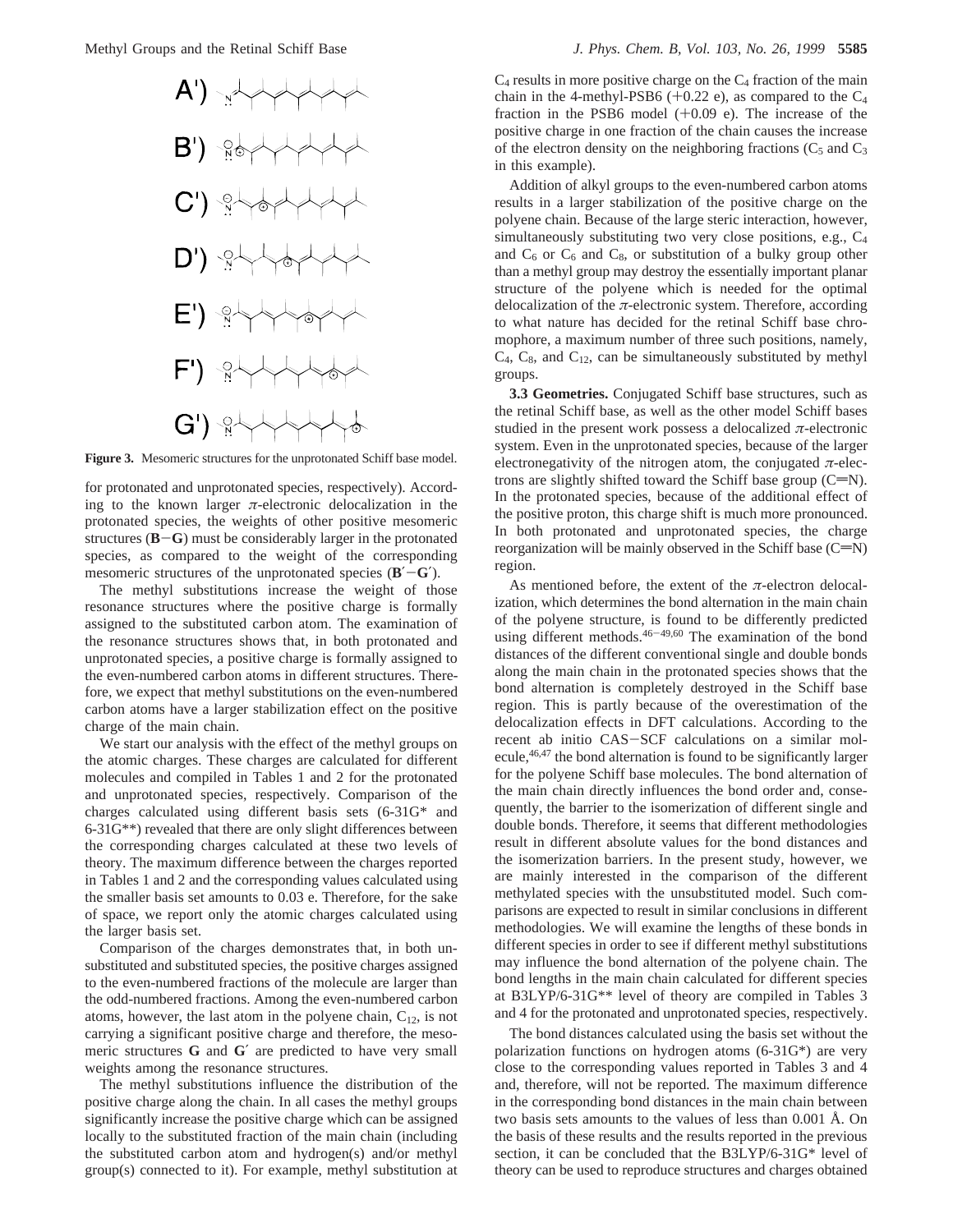**TABLE 1: Charges (**×**102 e) of Different Fractions of the Polyene Chain Calculated for the Protonated Species at B3LYP/ 6-31G\*\* Level of Theory for Unsubstituted (PSB6) and Different Substituted Species***<sup>a</sup>*

| species                      | $N_1$ | C <sub>2</sub> | $C_3$          | $C_4$ | $C_5$          | C <sub>6</sub> | $C_7$ | $C_8$ | $C_9$          | $C_{10}$ | $C_{11}$ | $C_{12}$ |
|------------------------------|-------|----------------|----------------|-------|----------------|----------------|-------|-------|----------------|----------|----------|----------|
| PSB <sub>6</sub>             | 09    | 33             | 02             | 09    | 03             | 08             | 03    | 08    | 04             | 08       | 08       | 07       |
| 4-methyl-PSB6                | 09    | 32             | $-03$          | 22    | $-03$          | 07             | 04    | 07    | 04             | 07       | 08       | 07       |
| 5-methyl-PSB6                | 09    | 34             | 01             | 04    | 14             | 03             | 03    | 07    | 03             | 07       | 08       | 07       |
| 7-methyl-PSB6                | 09    | 33             | 01             | 09    | 02             | 04             | 15    | 02    | 03             | 07       | 08       | 07       |
| 8-methyl-PSB6                | 09    | 33             | 02             | 08    | 0 <sub>3</sub> | 08             | $-02$ | 21    | $-01$          | 07       | 08       | 06       |
| 12-cis-methyl-PSB6           | 08    | 33             | 01             | 08    | 02             | 07             | 03    | 07    | 03             | 08       | 03       | 16       |
| 12-trans-methyl-PSB6         | 08    | 33             | 0 <sub>1</sub> | 08    | 02             | 07             | 03    | 07    | 03             | 07       | 05       | 15       |
| $N$ -methyl-PSB6             | 14    | 35             | $-01$          | 08    | 02             | 07             | 03    | 07    | 0 <sub>3</sub> | 07       | 08       | 06       |
| 4,8-dimethyl-PSB6            | 09    | 32             | $-03$          | 22    | $-02$          | 08             | $-02$ | 20    | $-01$          | 06       | 08       | 05       |
| 12,12-dimethyl-PSB6          | 08    | 32             | 01             | 08    | 02             | 07             | 03    | 07    | 03             | 07       | $-01$    | 24       |
| $N,4,8$ -trimethyl-PSB6      | 13    | 34             | $-06$          | 21    | $-03$          | 07             | $-02$ | 19    | $-01$          | 06       | 08       | 04       |
| 4,8,12,12-tetramethyl-PSB6   | 07    | 31             | $-04$          | 21    | $-0.3$         | 07             | $-03$ | 20    | $-02$          | 07       | $-01$    | 22       |
| N,4,8,12,12-pentamethyl-PSB6 | 12    | 33             | $-06$          | 21    | $-03$          | 06             | $-03$ | 18    | $-02$          | 06       | $-01$    | 21       |
| N-methyl-retinal Schiff base | 11    | 33             | $-07$          | 20    | $-04$          | 06             | $-04$ | 18    | $-02$          | $-01$    | 14       | 11       |
|                              |       |                |                |       |                |                |       |       |                |          |          |          |

*<sup>a</sup>* Every reported charge is the summation of the atomic charges of the main chain atom and hydrogen(s) and/or methyl group(s) connected to it. The charges of the substituted fractions are shown in bold face.

**TABLE 2: Charges (**×**102 e) of Different Fractions of the Polyene Chain Calculated for the Unprotonated Species at B3LYP/ 6-31G\*\* Level of Theory for Unsubstituted (SB6) and Different Substituted Species***<sup>a</sup>*

| species                      | $N_1$ | C <sub>2</sub> | $C_3$          | $C_4$ | $C_5$          | C <sub>6</sub> | $C_7$          | $C_8$          | C <sub>9</sub> | $C_{10}$       | $C_{11}$ | $C_{12}$ |
|------------------------------|-------|----------------|----------------|-------|----------------|----------------|----------------|----------------|----------------|----------------|----------|----------|
| S <sub>B6</sub>              | $-27$ | 18             | 03             | 02    | 01             | 01             | 0 <sub>1</sub> | 0 <sub>1</sub> | 01             | 01             | 05       | $-05$    |
| 4-methyl-SB6                 | $-27$ | 17             | $-02$          | 13    | $-03$          | 0 <sup>0</sup> | 01             | $-00$          | 01             | 0 <sup>0</sup> | 05       | $-05$    |
| 5-methyl-SB6                 | $-28$ | 18             | 02             | $-02$ | 11             | $-05$          | 01             | 0 <sub>1</sub> | 0 <sup>0</sup> | 01             | 05       | $-05$    |
| 7-methyl-SB6                 | $-27$ | 18             | 03             | 02    | $-00$          | $-03$          | 11             | $-05$          | 01             | 01             | 05       | $-05$    |
| 8-methyl-SB6                 | $-27$ | 18             | 03             | 02    | 01             | 01             | $-05$          | 11             | $-03$          | $-00$          | 06       | $-06$    |
| 12-cis-methyl-SB6            | $-27$ | 18             | 03             | 02    | 0 <sup>0</sup> | 01             | 0 <sup>0</sup> | 00             | 0 <sup>0</sup> | 01             | 01       | 02       |
| 12-trans-methyl-SB6          | $-27$ | 18             | 03             | 02    | 00             | 01             | 00             | 01             | $-00$          | 00             | 02       | 01       |
| $N$ -methyl-SB6              | $-26$ | 19             | 0 <sub>1</sub> | 02    | 01             | 01             | 0 <sup>0</sup> | 0 <sub>1</sub> | 01             | 01             | 05       | $-05$    |
| 4,8-dimethyl-SB6             | $-27$ | 17             | $-02$          | 13    | $-03$          | 00             | $-05$          | 11             | $-03$          | $-00$          | 06       | $-06$    |
| 12,12-dimethyl-SB6           | $-28$ | 18             | 0 <sub>3</sub> | 02    | 0 <sup>0</sup> | 01             | $-00$          | 00             | $-00$          | 0 <sub>1</sub> | $-04$    | 07       |
| $N,4,8$ -trimethyl-SB6       | $-25$ | 19             | $-05$          | 13    | $-03$          | $00\,$         | $-05$          | 10             | $-03$          | $-01$          | 06       | $-06$    |
| 4,8,12,12-tetramethy-SB6     | $-27$ | 17             | $-03$          | 13    | $-03$          | 00             | $-05$          | 10             | $-04$          | $-00$          | $-04$    | 07       |
| N,4,8,12,12-pentamethyl-SB6  | $-26$ | 19             | $-05$          | 12    | $-03$          | 00             | $-05$          | 10             | $-04$          | $-00$          | $-04$    | 06       |
| N-methyl-retinal Schiff base | $-26$ | 19             | $-05$          | 12    | $-04$          | 00             | $-06$          | 10             | $-03$          | $-06$          | 10       | $-02$    |
|                              |       |                |                |       |                |                |                |                |                |                |          |          |

*<sup>a</sup>* Every reported charge is the summation of the atomic charges of the main chain atom and hydrogen(s) and/or methyl group(s) connected to it. The charges of the substituted fractions are shown in bold face.

|                                 |       | $\sim$ $\sim$  |                |            |                |           |       |       |                |             |            |
|---------------------------------|-------|----------------|----------------|------------|----------------|-----------|-------|-------|----------------|-------------|------------|
| species                         | B1    | B <sub>2</sub> | B <sub>3</sub> | <b>B</b> 4 | B <sub>5</sub> | <b>B6</b> | B7    | B8    | B <sub>9</sub> | <b>B</b> 10 | <b>B11</b> |
| PSB <sub>6</sub>                | 1.331 | 1.387          | 1.396          | 1.397      | 1.387          | l.406     | 1.380 | 1.418 | 1.369          | .437        | 1.348      |
| 4-methyl-PSB6                   | 1.333 | 1.386          | 1.407          | 1.413      | 1.384          | 1.410     | 1.378 | 1.419 | 1.368          | 1.438       | 1.348      |
| 5-methyl-PSB6                   | 1.331 | 1.388          | 1.396          | 1.407      | 1.397          | 1.408     | 1.380 | 1.419 | 1.368          | 1.437       | 1.348      |
| 7-methyl-PSB6                   | 1.331 | 1.387          | 1.396          | 1.398      | 1.389          | 1.418     | 1.388 | 1.419 | 1.369          | 1.437       | 1.348      |
| 8-methyl-PSB6                   | 1.332 | 1.386          | 1.397          | 1.396      | 1.391          | 1.404     | 1.391 | 1.434 | 1.366          | 1.439       | 1.347      |
| 12-cis-methyl-PSB6              | 1.333 | 1.386          | 1.398          | 1.395      | 1.391          | 1.404     | 1.383 | 1.414 | 1.373          | 1.430       | 1.359      |
| 12- <i>trans</i> -methyl-PSB6   | 1.333 | 1.385          | 1.398          | 1.395      | 1.391          | 1.403     | 1.383 | 1.413 | 1.373          | 1.429       | 1.356      |
| $N$ -methyl-PSB6                | 1.326 | 1.393          | 1.391          | 1.401      | 1.386          | 1.409     | 1.378 | 1.420 | 1.368          | 1.438       | 1.348      |
| 4,8-dimethyl-PSB6               | 1.334 | 1.385          | 1.408          | 1.412      | 1.387          | 1.408     | 1.389 | 1.436 | 1.365          | 1.440       | 1.347      |
| 12,12-dimethyl-PSB6             | 1.334 | 1.384          | 1.400          | 1.393      | 1.393          | 1.401     | 1.385 | 1.410 | 1.377          | 1.424       | 1.367      |
| $N,4,8$ -trimethyl-PSB6         | 1.329 | 1.391          | 1.403          | 1.416      | 1.384          | 1.411     | 1.387 | 1.437 | 1.364          | 1.441       | 1.347      |
| 4,8,12,12-tetramethyl-PSB6      | 1.338 | 1.381          | 1.414          | 1.405      | 1.393          | 1.402     | 1.396 | 1.427 | 1.373          | 1.428       | 1.366      |
| $N,4,8,12,12$ -pentamethyl-PSB6 | 1.332 | 1.388          | 1.406          | 1.411      | 1.388          | 1.406     | 1.392 | 1.430 | 1.371          | 1.430       | 1.364      |
| N-methyl-retinal Schiff base    | 1.333 | 1.387          | 1.407          | 1.410      | 1.389          | 1.404     | 1.394 | 1.431 | 1.374          | l.446       | 1.379      |

**TABLE 3: Bond Distances (in angstroms) of the Protonated Species of Different Schiff Bases Calculated at B3LYP/6-31G\*\* Level of Theory for Unsubstituted (PSB6) and Different Substituted Species**

from the application of the larger basis set (6-31G\*\*) for the conjugated Schiff base structures.

In both protonated and unprotonated species, the methyl substitution causes some changes in the bond distances for the main chain of the polyene. These changes are, however, more pronounced for the protonated species. The most significant change, in both protonated and unprotonated species, can be seen for the bonds connecting the substituted atom to the neighboring atoms in the main chain. Substitution on a carbon atom in the main chain by a methyl group results in the elongation of the bond distances on both sides of the carbon atom. This may be partly related to the stabilization effect of the methyl group on the positive charges located on the

respective atom which results in higher weights for some of the mesomeric structures (Figures 2 and 3), especially for the protonated species. However, this effect turned out to be remarkably localized to the substituted component of the chain and not all of the bond distances along the polyene chain were significantly influenced by a methyl substitution in one part of the chain. Therefore, probably the steric effects of the substituted methyl group play a more important role with regard to the observed elongation of the bond distances.

The bond angles and dihedrals are also important structural aspects of the conjugated Schiff base structures. The planarity of the main chain of the polyene is necessary for the maximum conjugation of the double bonds. Especially in the protonated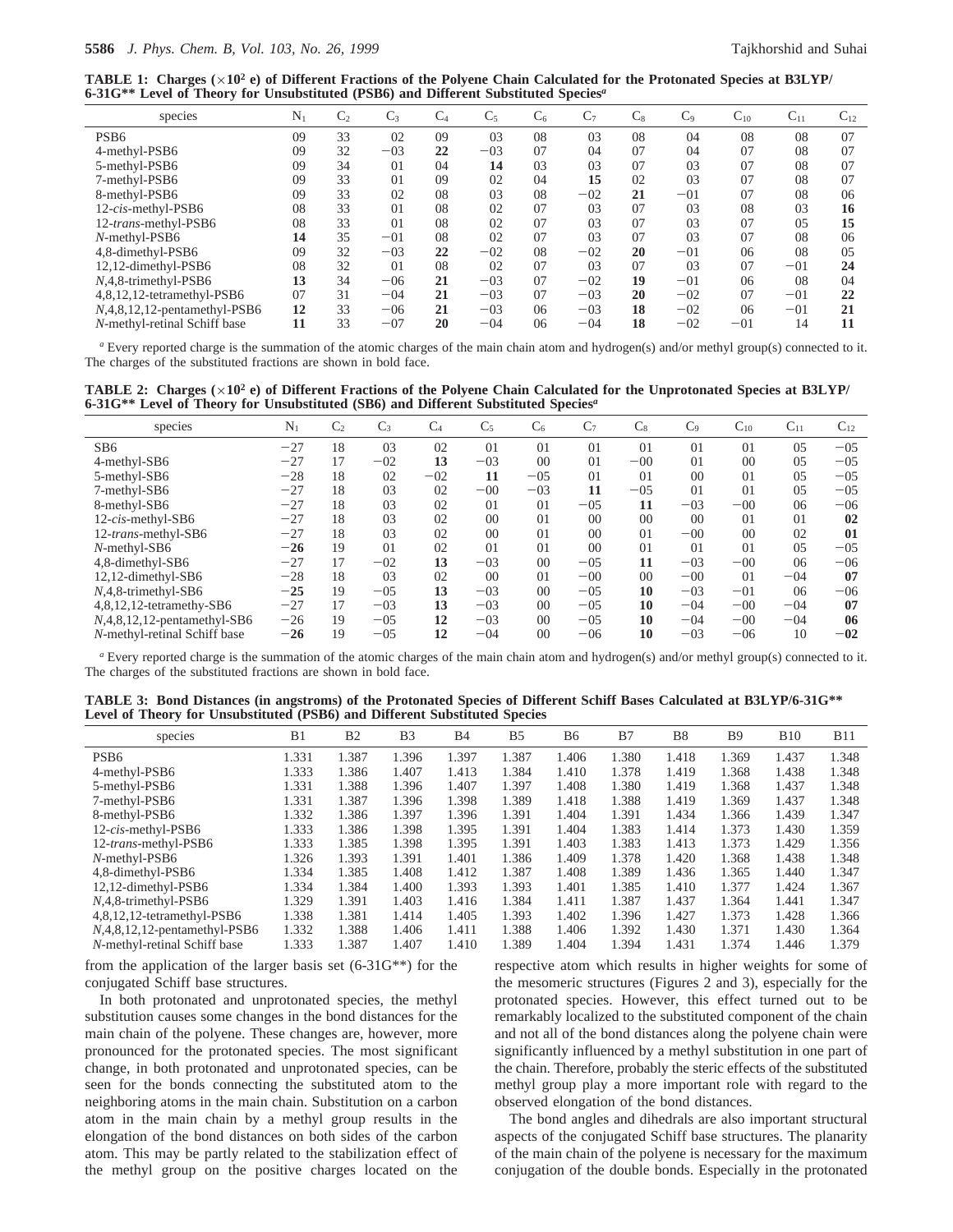**TABLE 4: Bond Distances (Å) of the Unprotonated Species of Different Schiff Bases Calculated Using B3LYP/6-31G\*\* Level of Theory for Unsubstituted (SB6) and Different Substituted Species**

| species                      | B1    | B <sub>2</sub> | B <sub>3</sub> | <b>B</b> 4 | B <sub>5</sub> | B6    | B7    | B <sub>8</sub> | B <sub>9</sub> | <b>B</b> 10 | <b>B11</b> |
|------------------------------|-------|----------------|----------------|------------|----------------|-------|-------|----------------|----------------|-------------|------------|
| SB <sub>6</sub>              | .284  | 1.452          | 1.356          | 1.437      | 1.361          | 1.434 | 1.361 | 1.436          | 1.357          | 1.446       | 1.344      |
| 4-methyl-SB6                 | 1.286 | 1.452          | 1.363          | 1.452      | 1.359          | 1.437 | 1.360 | 1.437          | 1.357          | 1.446       | 1.344      |
| 5-methyl-SB6                 | 1.284 | 1.453          | 1.355          | 1.450      | 1.368          | 1.434 | 1.362 | 1.436          | 1.358          | 1.446       | 1.344      |
| 7-methyl-SB6                 | .284  | 1.452          | 1.355          | 1.439      | 1.360          | 1.448 | 1.369 | 1.437          | 1.359          | 1.446       | 1.344      |
| 8-methyl-SB6                 | 1.284 | 1.452          | 1.356          | 1.437      | 1.362          | 1.434 | 1.369 | 1.450          | 1.356          | 1.448       | 1.344      |
| $12\text{-}cis$ -methyl-SB6  | .248  | 1.452          | 1.356          | 1.437      | 1.361          | 1.434 | 1.361 | 1.435          | 1.359          | 1.445       | 1.350      |
| 12-trans-methyl-SB6          | 1.284 | 1.452          | 1.356          | 1.437      | 1.361          | 1.434 | 1.361 | 1.436          | 1.358          | 1.444       | 1.347      |
| $N$ -methyl-SB6              | 1.280 | 1.450          | 1.356          | 1.437      | 1.361          | 1.434 | 1.361 | 1.436          | 1.357          | 1.446       | 1.344      |
| 4,8-dimethyl-SB6             | .286  | 1.452          | 1.363          | 1.451      | 1.360          | 1.437 | 1.368 | 1.451          | 1.356          | 1.448       | 1.344      |
| 12,12-dimethyl-SB6           | 1.284 | 1.452          | 1.356          | 1.436      | 1.361          | 1.433 | 1.362 | 1.435          | 1.360          | 1.443       | 1.355      |
| $N,4,8$ -trimethyl-SB6       | 1.283 | 1.450          | 1.364          | 1.451      | 1.361          | 1.437 | 1.368 | 1.450          | 1.356          | 1.448       | 1.344      |
| $4,8,12,12$ -tetramethy-SB6  | 1.287 | 1.451          | 1.364          | 1.451      | 1.361          | 1.436 | 1.369 | 1.449          | 1.358          | 1.445       | 1.354      |
| N,4,8,12,12-pentamethyl-SB6  | 1.283 | 1.449          | 1.364          | 1.451      | 1.361          | 1.436 | 1.369 | 1.449          | 1.358          | 1.445       | 1.354      |
| N-methyl-retinal Schiff base | 1.283 | 1.450          | 1.364          | 1.450      | 1.361          | 1.436 | 1.369 | 1.453          | 1.359          | 1.466       | 1.367      |

species, this is essential for the compensating effect of the conjugated double bonds on the positive charge of the Schiff base group  $(C=N)$  and, subsequently, on the PA of the Schiff base.48 Any strong steric interaction between the substituted groups in the retinal Schiff base (for example steric interaction between the substituted methyl groups and the adjacent hydrogen atoms) or between the retinal Schiff base and the environment may induce a twist in the planar structure of the chromophore, which, in turn, significantly influences the  $pK_a$  of the Schiff base.14,48,49

In none of the models studied, methyl groups could induce a twisted conformation in the structure of the polyene. Within the applied theoretical model, the conjugated Schiff base model maintained its planar structure, in all cases, after introduction of the methyl groups and the steric interactions of the methyl groups with the adjacent hydrogen atoms were, to some extent, compensated by the change in the valence angles of the main chain. This effect resulted in a banana shaped structure of the backbone of the molecule.

Crystallographic studies have shown that the retinal molecule, as well as the protonated retinylidene Schiff base molecule, adopts a banana-shaped structure.<sup>61-63</sup> This can be explained, on one hand, by the large steric interaction of the substituted methyl groups on the main chain of the polyene and, on the other hand, by the significant barriers to the rotation of the conventional single bonds<sup>49</sup> which could compensate for such steric interactions. Therefore, since the polyene cannot easily rotate around the single bonds, the methyl steric interactions have to be partly compensated by the adoption of the known banana shaped backbone and not a twisted structure. In our study, substitution of a methyl group on the  $C_n$  atom of the main chain caused a significant decrease of the valence angle at the  $C_n$  atom (<CCC in the main chain) and an increase of the valence angles at  $C_{n+1}$  and  $C_{n-1}$  atoms. In the case of the complete retinal Schiff base, the large  $\beta$ -ionone ring substitution additionally influences the valence angles and dihedrals at the terminal region of the polyene structure.

Almost all of the dihedral angles of the main chain were calculated to be  $180^{\circ} \pm 1^{\circ}$  in both protonated and unprotonated species of all models. The only exception to this general rule was the model for the complete retinal Schiff base structure. In both protonated and unprotonated species of the retinal Schiff base, we observed slight deviations from the planar structure for the B9, B10, and B11 (1.5°, 11.5° and 4.5° in unprotonated species and 1.5, 9.0, and 7.5 in protonated species, respectively). These bonds are located very close to the  $\beta$ -ionone ring, where large steric interactions are present. Because of the single bond nature of B10, as compared to the double bond natures of B9 and B11, the amount of twist is predictably larger for this bond in both the protonated and unprotonated species of the retinal Schiff base. In the protonated retinal Schiff base, however, because of the more double-bond character, B10 demonstrates less deviation from the planar structure. B9 and B11, on the other hand, have less double-bond character in the protonated species and show, therefore, slightly more deviations from planarity.

Although the steric repulsion of the methyl groups will be compensated to some extent by the adoption of a banana shaped structure in the retinal Schiff base, the introduced structural strains result in an elevation of the energy of the planar form, relative to the twisted structures of the polyene. Consequently, the effect of the methyl groups can also be considered as a way to reduce the barrier against rotation of different bonds in the chromophore. Furthermore, the importance of the methyl groups with regard to stabilization of the positive charge located on the even-numbered carbon atoms should also be considered in the transition state of the rotation of different bonds. The methyl groups have significant effects on the stability of these transition structures by the stabilization of the positive charge which will be increased on the carbon atoms in the 90° rotated species of the double-bond rotations.<sup>49,51</sup> Therefore, the methyl groups can significantly decrease the energy gap between the planar structures (cis or trans) and the 90° rotated transition states of the rotation of different bonds, thus decreasing the isomerization barriers. In the retinal Schiff base, these isomerization processes are of great importance with respect to the photoisomerization events as well as to the ground-state rotation of double bonds. These isomerization processes constitute, for example, critical steps in the bR photocycle<sup>1-5</sup> and for the retinal photoisomerization in rhodopsin.64 The importance of the methyl groups has been discussed in relation to the experiments studying the excited-state potential energy surface of isomerization in different isomers of the retinal.<sup>65,66</sup>

The presence of the methyl groups may be an interesting point of discussion concerning the interaction of the chromophore with the protein environment. Due to the substantial steric interactions between the binding pocket and the chromophore, it is quite possible that the chromophore adopts a twisted structure. As compared to the isolated system, the location and extent of this twist, which can influence the  $pK_a$  of the chromophore, can be controlled by the methyl substitutions, especially at atoms C9 and  $C_{13}$  of the retinal Schiff base (corresponding to atoms  $C_4$ and  $C_8$  in our model). This is also important for the coupling of the conformational changes of the protein and the chromophore. The location of the methyl groups on the polyene chain is of utmost importance in determining the overall shape of the retinal ligands.67 These structural effects, added to the dominant steric and electronic restrictions of the binding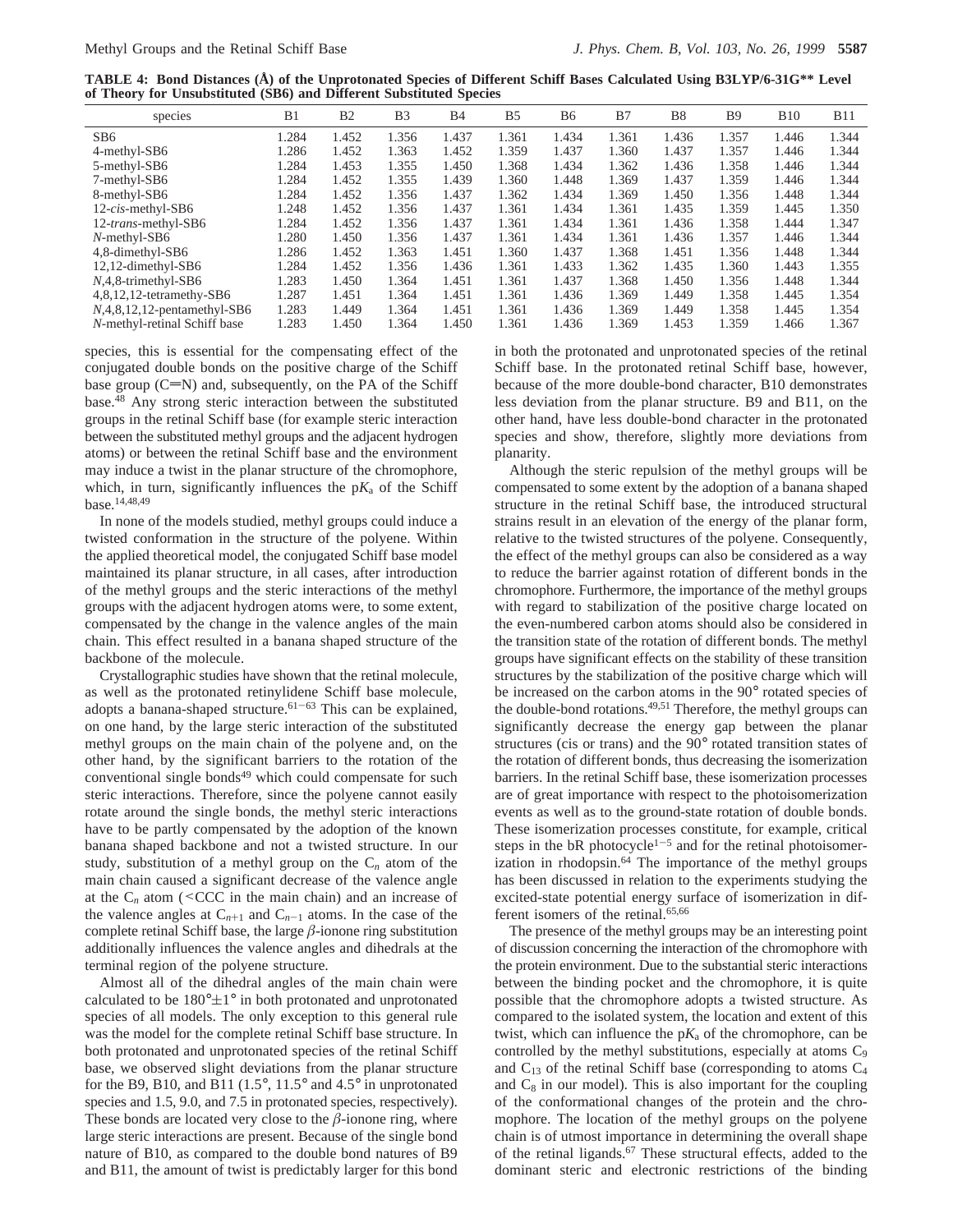**TABLE 5: Proton Affinities (kcal/mole) Calculated at the B3LYP Level of Theory Using Different Basis Sets for Unsubstituted (PSB6) and Different Substituted Species as Well as for the Retinal Schiff Base (with and without Including Zero-Point Energies, zpe)**

|                                 |             | $6 - 31G^*$ |                | $6 - 31G^{**}$ |
|---------------------------------|-------------|-------------|----------------|----------------|
| species                         | $6 - 31G^*$ | (zpe)       | $6 - 31G^{**}$ | (zpe)          |
| PSB <sub>6</sub>                | 260.61      | 251.64      | 262.66         | 253.69         |
| 4-methyl-PSB6                   | 261.44      | 252.60      | 263.54         | 254.70         |
| 5-methyl-PSB6                   | 261.03      | 252.11      | 263.10         | 254.18         |
| 7-methyl-PSB6                   | 261.32      | 252.40      | 263.39         | 254.47         |
| 8-methyl-PSB6                   | 261.39      | 252.51      | 263.49         | 254.61         |
| 12-cis-methyl-PSB6              | 262.91      | 254.04      | 265.00         | 256.14         |
| 12-trans-methyl-PSB6            | 263.41      | 254.52      | 265.51         | 256.63         |
| $N$ -methyl-PSB6                | 260.46      | 251.03      | 262.52         | 253.10         |
| 4,8-dimethyl-PSB6               | 262.13      | 253.38      | 264.29         | 255.53         |
| 12,12-dimethyl-PSB6             | 264.92      | 256.08      | 267.09         | 258.24         |
| $N,4,8$ -trimethyl-PSB6         | 261.76      | 252.50      | 263.92         | 254.66         |
| 4,8,12,12-tetramethyl-PSB6      | 266.08      | 257.46      | 268.33         | 259.71         |
| $N,4,8,12,12$ -pentamethyl-PSB6 | 265.31      | 256.14      | 267.54         | 258.38         |
| N-methyl-retinal Schiff base    | 266.45      | 257.26      | 268.72         | 259.52         |
|                                 |             |             |                |                |

pocket,28,29 would explain the discrimination exhibited by the protein binding site for different analogues during incubation studies.67 These effects can also influence the rate of the photoisomerization and dynamics of the ground and excited states of the retinal Schiff base. $28-31$ 

**3.4 Proton Affinity.** One of the main objectives of the present study was to determine the effect of the different methyl substitutions on the PA of the Schiff base model. In this way, we may estimate the effect of the methyl groups on the  $pK_a$  of the retinal Schiff base. The PA values calculated for different Schiff base models in the present study are compiled in Table 5. The PA values have been calculated on the basis of the difference of the electronic energies of protonated and unprotonated species, respectively, using the B3LYP functional and two different basis sets. To examine if and to what extent the inclusion of the zero point energies may influence the conclusions, the PA values have been calculated with and without inclusion of the zero point corrections to the energy, respectively. The evaluation of the zero point corrections requires the calculation of the second derivatives of the energy with respect to the coordinates which is usually expensive and, for large systems, such as the complete retinal Schiff base, computationally prohibitive. With this regard, the presented results of this work may provide benchmark calculations for the whole set of Schiff base models studied.

It is generally accepted that polarization functions on hydrogen atoms are necessary to describe the relative stability of unprotonated and protonated species. To examine the effect of the applied basis set, we performed the geometry optimization and the frequency calculation for all of the Schiff base models with both the 6-31G\* and 6-31G\*\* basis sets, respectively. As can be seen in Table 5, the application of the larger basis set, 6-31G\*\*, increases the calculated PA values by 2.05-2.25 kcal/ mol, in all cases. A very similar systematic shift of PA calculated using different basis sets has also been reported in a previous study.<sup>48</sup>

Thermodynamic corrections, on the other hand, introduce a constant decrease of 8.60-9.45 kcal/mol to the PA values (Table 5). Although utilization of polarization functions on hydrogen atoms and/or inclusion of zero point energy corrections can significantly influence the absolute PA values, the PA changes are constant (Table 5) and, therefore, can be safely neglected in comparative studies. For this reason and because of the cost of the calculations when using the larger basis set, especially with respect to the calculation of the second derivatives of the

energy, relative PA values can be estimated on the basis the total energy differences calculated at the B3LYP/6-31G\* level of theory. The same conclusions have been drawn in a previous study calculating PA values for a set of conjugated Schiff base models with different lengths of the polyene chain.<sup>48</sup>

As it can be observed in Table 5, in all cases substitution of a methyl group on the main chain results in an increase of the calculated PA. This can be related to the hyperconjugation effect of the methyl group which stabilizes the positive charge of the protonated species. For the methyl substitution on the nitrogen atom, however, an opposite effect can be observed. In this case, after the addition of a methyl group on the nitrogen atom, the PA value decreases. This behavior can be explained by a larger weight of the resonance structure **A** for the protonated species (Figure 2), after addition of a methyl group to the nitrogen atom, which increases the localization of positive charge on the protoncarrying fraction (nitrogen atom and its substitutions). Comparison of the charges on the nitrogen atom in *N*-methyl-PSB6 species (+0.14e) and unsubstituted PSB6 (+0.09e) clearly confirms this point. This effect is, however, smaller than the increasing effect of methyl groups on the PA, when substituted on carbon atoms. The PA of *N*-methyl-PSB6 is about 253.10 kcal/mol which is only 0.6 kcal/mol less than the corresponding value of 253.69 kcal/mol for PSB6.

Comparison of the position of the methylation in different monomethylated species shows that methylation on the oddnumbered carbon atoms,  $C_5$  and  $C_7$ , has a smaller influence with regard to increasing the PA, as compared to the effect of the methyl substitution on even-numbered atoms  $(C_4, C_8,$  and  $C_{12})$ . Among the even-numbered atoms, substitutions on  $C_{12}$  demonstrate a significantly larger effect. Addition of a methyl group on  $C_{12}$ , at cis or trans position, results in an increase of about 2.45-2.94 kcal/mol in PA, whereas  $C_4$  and  $C_8$  methylation increases the PA only by 0.99 and 0.92 kcal/mol, respectively. It can be inferred that the substitution at the terminal part of the main chain  $(C_{12}$  in our model) has the most pronounced effect with regard to the PA enhancement. In the retinal Schiff base chromophore, this part of the conjugated chain is a segment of the  $\beta$ -ionone ring and can be considered as being largely substituted. Comparison of the doubly substituted species also confirms the larger effect of the substitution at the  $C_{12}$  atom. For example, 12,12-dimethyl-PSB6 has a PA of 258.24 kcal/ mol, whereas the PA of 4,8-dimethyl-PSB6 is found to be 255.53 kcal/mol. The PA calculated for the 12,12-dimethyl-PSB6 is only 1.28 kcal/mol different from the PA of the retinal Schiff base.

In the protein environment, the steric effects of the methyl groups seem to have more importance. The steric interaction, in this case, can be considered not only with the neighboring hydrogen atoms in the chromophore itself, but also with the amino acid residues in the binding pocket. The steric interaction of the binding pocket with the retinal Schiff base may influence the structure of the chromophore. There are experimental and theoretical studies which propose a twisted structure of the retinal Schiff base in the bR protein environment. The biphasic nature of the CD spectrum of the retinal Schiff base in bR has been explained on the basis of adoption of a twisted structure by the chromophore.<sup>68</sup> In a very recent paper, more evidence for the nonplanarity of the retinal Schiff base structure in the protein environment have been reported after the analysis of the optical rotation of the second harmonic radiation from retinal in bR monomers in Langmuir-Blodgett film.<sup>69</sup> Polarized infrared spectroscopy studies also suggest the existence of distortions around different dihedral angles along the retinal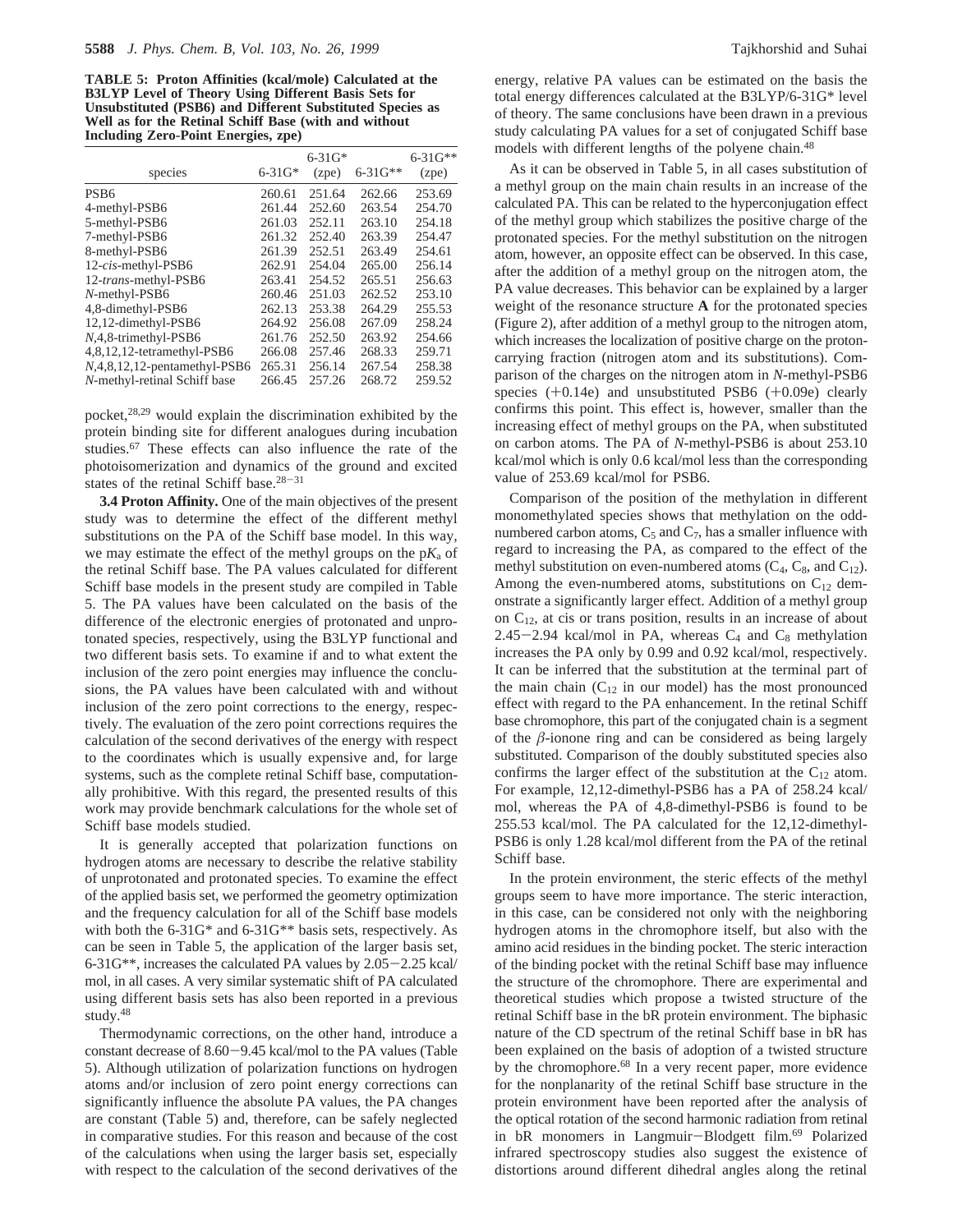chain.70,71 It has been reported that the protonated retinal Schiff base chromophore is able to perform ground-state rotation around the  $C_{13}$ = $C_{14}$  (B3 in our model) double bond in solution and in the protein environment. This ground-state isomerization event happens during the last step of the bR photocycle as well as in the dark adaptation of the pigment and requires a low barrier to the rotation of the B3 double bond. Accordingly, because of the low barrier against the rotation of the B3 double bond, it is quite possible that the retinal structure acquires a twisted structure at the  $C_{13}=C_{14}$  double bond in the protein environment. It has been suggested that this twist may have a significant effect on the control of the  $pK_a$  of the retinal Schiff base in bR.49 With this respect, the potential importance of the methyl substitution at  $C_{13}$  can be discussed with regard to its steric interaction with the protein environment.

Comparison of the PA calculated for the retinal Schiff base and that of the PSB6 shows that complete consideration of the chromophore structure results in a significantly higher PA value. The PA of the retinal Schiff base is calculated to be 259.52 kcal/mol at the B3LYP/6-31G\*\* level of theory including zeropoint energy corrections, which is 5.83 kcal/mol larger than the corresponding value of 253.69 kcal/mol the for the PSB6 model. This difference in PA corresponds to a p*K*<sup>a</sup> difference of about 4.2 pH units. Therefore, in the quantitative analysis of the PA or in the study of the potential energy surface of the proton transfer process, the inclusion of the methyl groups in the applied model is important. In other words, neglecting the methyl substitutions may result in different relative stabilities for the hydrogen bonded counterparts, thus influencing the potential energy surface of the proton transfer between them. For example, for the simulation of the proton transfer between a Schiff base model and a model for the aspartate group, as proposed for the binding pocket of the bR, the application of an unsubstituted model resulted in a different potential for proton transfer from the Schiff base group to the negatively charged aspartate group. As a matter of fact, setting up a suitable and stable model for this ion pair (a model of retinal Schiff base and a model of an aspartate group) was one of the motivations for the present study. With this regard, we would like to stress that consideration of the dielectric effect of the media is of utmost importance.16-<sup>20</sup>

With regard to the closeness of the PA of the model to the PA of retinal Schiff base, it is expected that the pentamethylated species demonstrate the closest value to the retinal Schiff base. However, among the studied models, the tetramethylated species demonstrates the closest PA value to that of the retinal Schiff base. The PA of 4,8,12,12-tetramethyl-PSB6 is calculated to be 259.71 kcal/mol which is only about 0.2 kcal/mol different (higher) from the corresponding value for the retinal Schiff base (259.52 kcal/mol). This observation can be explained by the following reason. In the retinal Schiff base, it is expected that the complete  $\beta$ -ionone ring has a slightly larger stabilization effect of the positive charge of the main chain than only two methyl substitutions on  $C_{12}$  which are considered in the tetramethylated and pentamethylated species. This should result in a slightly higher PA for the retinal Schiff base. However, for the tetramethylated species, the lack of any substitution on the nitrogen atom compensates for such differences and, therefore, the PA of the tetramethylated species is even slightly higher than retinal Schiff base.

#### **Conclusions**

The effects of the methyl groups on structure, charge distribution, and proton affinity of the retinal Schiff base have been studied at the B3LYP/6-31G\* and B3LYP/6-31G\*\* levels of theory. The results show that, for all of the Schiff base models studied, the application of the smaller basis set (6-31G\*) results in the structures and charges which are very close to the corresponding ones obtained from utilization of the larger basis set (6-31G\*\*). With regard to the proton affinity, the application of different basis sets results in a systematic shift in the PA. This can be safely neglected while examining relative PA values. We have also studied the effect of the inclusion of the zeropoint energies, calculated at the same level of theory, on the PA of all models. The results show that the zero-point energy corrections to the total energy cause a systematic decrease in the PA. Therefore, in comparative studies, the PA values calculated at B3LYP/6-31G\* level of theory can be used without inclusion of the zero point energies.

Methyl substitutions increase the PA of the Schiff base models. This effect is more pronounced for the substitutions on the even-numbered carbon atoms of the main chain and is found to be maximum for the substitutions on the terminal atom of the conjugated chain  $(C_{12})$ . With this regard, to calculate the PA of the retinal Schiff base and/or to address the problem of proton transfer potential surfaces, the presence of at least two methyl groups, substituted on the terminal carbon atom of the conjugated double bonds, is of essential importance for the applied model.

The effects of the methyl substitutions on the structure of the retinal Schiff base are also significant. In this case the substitutions on  $C_4$  and  $C_8$  are of great importance. The methyl groups influence the overall shape of the chromophore. Furthermore, these groups have a significant stabilization effect on the positive charge of the main chain. The positive charge which is distributed along the whole conjugated chain, will be localized on the carbon atoms during the rotation of the double bonds. Therefore, the methyl groups potentially decrease the barrier to the isomerization of different bonds in the retinal Schiff base. The importance of the methyl groups in the determination of the location and extent of the twist in the main chain of the retinal Schiff base should also be mentioned. These factors significantly influence the  $pK_a$  of the retinal Schiff base. Accordingly, the protein environment can use the steric interactions with the methyl groups in order to fine-tune these twists and, therefore, influence the  $pK_a$  of the chromophore. In conclusion, the results show that the methyl groups are very important structural aspects of the retinal Schiff base chromophore and have essential influences on different biological roles of this small machinery.

#### **References and Notes**

(1) Oesterhelt, D.; Tittor, J.; Bamberg, E. *J. Bioenerg. Biomembr.* **1992**, *24*, 181.

(2) Mathies, R. A.; Lin, S. W.; Ames, J. B.; Pollard, W. T. *Annu. Re*V*. Biophys. Biophys. Chem.* **1991**, *20*, 491.

(3) Lanyi, J. K. *Biochim. Biophys. Acta* **1993**, *1183*, 241.

(4) Rotschild, K. J. *J. Bioenerg. Biomembr.* **1992**, *24*, 147.

(5) Krebs, M. P.; Khorana, H. J. *J. Bacteriol.* **1993**, *175*, 1555.

(6) DuPuis, P.; Harosi, I.; Sandorfy, C.; Leclerq, J.; Vocelle, D. *Re*V*. Can. Biol.* **1980**, *39*, 247.

(7) Hildebrandt, P.; Stockburger, M. *Biochemistry* **1984**, *23*, 5539. (8) de Groot, H.; Harbison, G.; Herzfeld, J.; Griffin, R. *Biochemistry*

**1989**, *28*, 3346. (9) Pebay-Peyroula, E.; Rummel, G.; Rosenbusch, J. P.; Landau, E. M. *Science* **1997**, *277*, 1676.

(10) Lueke, H.; Richter, H. T.; Lanyi, J. K. *Science* **1998**, *280*, 1934.

(11) Gat, Y.; Sheves, M. *J. Am. Chem. Soc.* **1993**, *115*, 3772.

(12) Nina, M.; Roux, B.; Smith, J. C.; *Biophys. J.* **1995**, *68*, 25.

(13) Roux, B.; Nina, M.; Pomes, R.; Smith, J. C.; *Biophys. J.* **1996**, *71*, 670.

(14) Orlandi, G.; Schulten, K.; *Chem. Phys. Lett.* **1979**, *64*, 370.

(15) Tavan, P.; Schulten, K.; Oesterhelt, D. *Biophys. J.* **1985**, *47*, 415.